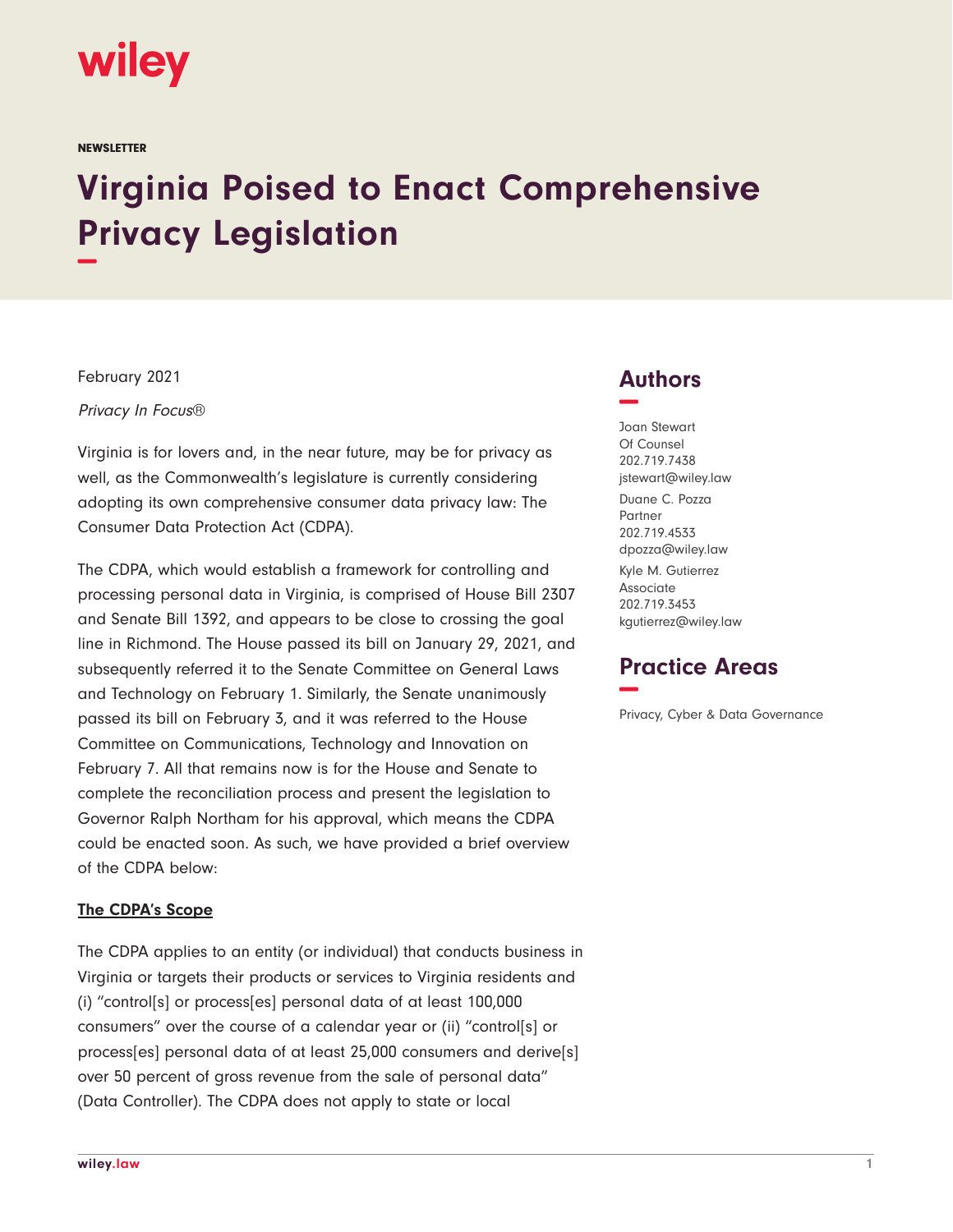governmental entities, nonprofit organizations, higher learning institutions, or entities covered by the Gramm-Leach-Bliley Act, HIPAA, or the HITECH Act, and does not cover certain types of personal data already protected under federal law.

#### **Consumer Rights Provided by the CDPA**

The CDPA grants consumers five personal data rights, which consumers may invoke by submitting a request to a Data Controller: (1) the right to confirm whether a controller is processing the consumer's data and, if so, to access that data; (2) the right to correct inaccuracies in the consumer's personal data; (3) the right to have the consumer's personal data deleted; (4) the right to obtain a copy of the consumer's personal data; and (5) the right to opt out of the processing of the consumer's personal data for purposes of targeted advertising, selling that data, or profiling in order to make impactful decisions.

In this sense, the CDPA largely parallels the California Consumer Privacy Act (CCPA), which also provides California consumers with the right to know what personal data a business has collected from them and whether that data is being sold or disclosed, the right to prevent the sale of the consumer's personal data, and the right to access the consumer's personal data, among other things. It goes further in extending the optout right to cover certain types of data processing, for targeted advertising, and some profiling.

#### **Obligations Imposed on Data Controllers Under the CDPA**

Under the CDPA, Data Controllers are subject to several general obligations. Specifically, Data Controllers must: (1) collect no more personal data than is necessary for their data processing purposes; (2) only process personal data for the purposes that they have disclosed to consumers; (3) implement reasonable data security measures; (4) refrain from discriminating against consumers that exercise their personal data rights; and (5) obtain a consumer's consent before processing "sensitive data" – which the CDPA defines to include a consumer's racial or ethnic origin, religious beliefs, mental or physical health diagnosis, sexual orientation, or citizenship status, genetic or biometric data, personal data collected from a child, and precise geolocation data.

Beyond these general obligations, the CDPA also requires that controllers take several steps to increase transparency with consumers, like providing a clear and meaningful privacy notice and disclosing whether the controller sells personal data to third parties or processes personal data for purposes of targeted advertising. Controllers must also disclose how consumers can opt out of having their data used like this. Additionally, controllers must conduct and document a privacy risk assessment when they process data for certain purposes that pose a "heightened risk" of consumer harm.

#### **Enforcement of the CDPA**

Despite granting Virginia consumers significant personal data rights, the CDPA explicitly declines to create a private right of action to enforce these rights. Rather, the authority to enforce the CDPA is vested solely with the Commonwealth's Attorney General.